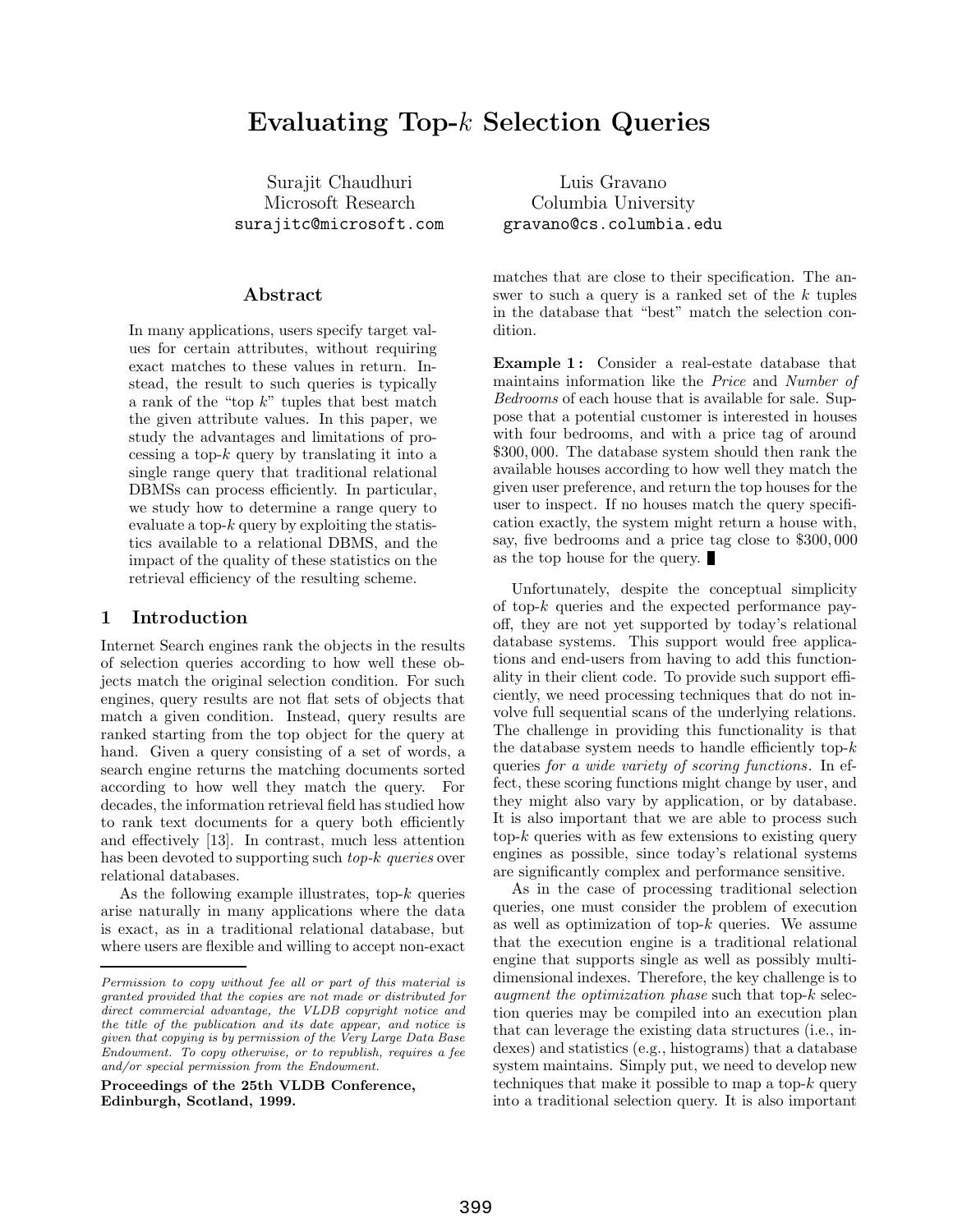that any such technique preserves the following two properties: (1) it handles a variety of scoring functions for computing the top-k tuples for a query, and  $(2)$  it guarantees that there are no false dismissals (i.e., we never miss any of the top- $k$  tuples for the given query).

In this paper, we undertake a comprehensive study of the problem of mapping top- $k$  queries into execution plans that use traditional selection queries. In particular, we use the database histograms to map a top-k query to a suitable range that encapsulates  $k$ best matches for the query. In particular, we study the sensitivity of the mapping algorithms to the following parameters: types of histograms available and their memory budgets, scoring functions, data distribution, and number of query attributes.

The rest of the paper is organized as follows. Section 2 formally defines the problem of querying for topk matches. Section 3 discusses related work. Section 4 is the core of the paper, and outlines the techniques that form the basis of our approach. Finally, Section 6 presents an experimental evaluation of our approach, using the experimental setting of Section 5.

## **2 Query Model**

In a traditional relational system, the answer to a selection query is a set of tuples. In contrast, the answer to a top-k query is an ordered set of tuples, where the ordering reflects how closely each tuple matches the given query. This section defines our query model precisely.

Consider a relation R with attributes  $A_1, \ldots, A_n$ . A top- $k$  query over  $R$  simply specifies target values for the attributes in  $R$ . Thus, a query is an assignment of values  $v_1, \ldots, v_n$  to the attributes  $A_1, \ldots, A_n$  of R. In this paper, we will focus on top- $k$  queries on continuous attributes (e.g., age, salary). Without loss of generality, we will also assume that the values of these attributes are normalized to be real numbers between 0 and 1.

**Example 2:** Consider a relation S with two attributes,  $A_1$  and  $A_2$ . These attributes have real values that range between 0 and 1. An example of top-10 query over this relation is  $q = (0.4, 0.3)$ . Such a query asks for the  $10$  tuples in  $S$  that are the closest to the  $(0.4, 0.3)$  point, for some definition of proximity, as we discuss below.

Given a top- $k$  query  $q$ , the database system with relation  $R$  uses some *scoring function Score* to determine how closely each tuple in  $R$  matches the target values  $v_1, \ldots, v_n$  specified in query q. Given a tuple t and a query q, we assume that  $Score(q, t)$  is a real number that ranges between 0 and 1. In this paper, we focus on three important scoring functions, namely Min, Euclidean, and Sum.

**Definition 1:** Consider a relation  $R = (A_1, \ldots, A_n)$ .  $A_1,\ldots,A_n$  are real-valued attributes ranging between 0 and 1. Then, given a query  $q = (q_1, \ldots, q_n)$  and a tuple  $t = (t_1, \ldots, t_n)$  from R, we define the score of t for q using any of the following three scoring functions:

$$
Min(q, t) = \min_{i=1}^{n} \{1 - |q_i - t_i|\}
$$
  

$$
Euclidean(q, t) = 1 - \sqrt{\sum_{i=1}^{n} \frac{(q_i - t_i)^2}{n}}
$$
  

$$
Sum(q, t) = 1 - \sum_{i=1}^{n} \frac{|q_i - t_i|}{n}
$$

**Example 3:** Consider a tuple  $t = (0.3, 0.8)$  in our sample database S from Example 2, and query  $q = (0.4, 0.3)$ . Then, t will then have a score of  $Min(q, t) = min{1 - |0.3 - 0.4|, 1 - |0.8 - 0.3|} = 0.5$  for the Min scoring function, a score of  $Euclidean(q, t) =$  $1 - \sqrt{\frac{|0.3 - 0.4|^2}{2} + \frac{|0.8 - 0.3|^2}{2}} = 0.64$  for the *Euclidean* scoring function, and a score of  $Sum(q, t) = 1 \left(\frac{[0.3-0.4]}{2}\right) + \frac{[0.8-0.3]}{2}$  = 0.7 for the *Sum* scoring function.

Figure 1(c) shows the distribution of scores for the *Min* scoring function and query  $q = (0.4, 0.3)$ . The horizontal plane in the figure consists of the tuples with  $z = 0.8$ , so what "emerges" above this plane are those tuples with score 0.8 or higher. Note that the tuples with score  $0.8$  or higher for q are enclosed in a box around  $q$ . In contrast, the tuples with score 0.8 or higher for the Euclidean scoring function (Figure  $1(b)$  are enclosed in a circle around q. Finally, the top tuples according to the Sum scoring function lie within a rotated box around  $q$  (Figure 1(a)). This difference in the shape of the region enclosing the top tuples for the query will have crucial implications on query processing, as we will discuss in Section 4.

A simple variation of the definition of the scoring functions above results from letting the different attributes have different weights. In general, the Min, Euclidean, and Sum functions that we use in this paper are just a few of many possible scoring functions. Our strategy for processing top- $k$  queries can be adapted to handle a wide variety of such functions, as we will discuss. The key property that we ask from scoring functions is as follows:

**Property 1: Monotonicity of Scoring Functions:** Consider a relation R and a scoring function Score defined over it. Let  $q = (v_1, \ldots, v_n)$  be a top-k query over R, and let  $t = (t_1, ..., t_n)$  and  $t' = (t'_1, ..., t'_n)$  be two tuples in R such that  $|t'_{i} - q_{i}| \leq |t_{i} - q_{i}|$  for  $i =$  $1,\ldots,n.$  (In other words, t' is at least as close to q as t for all attributes.) Then,  $Score(q, t') \geq Score(q, t)$ .

Intuitively, this property of scoring functions implies that if a tuple  $t'$  is closer, along each attribute,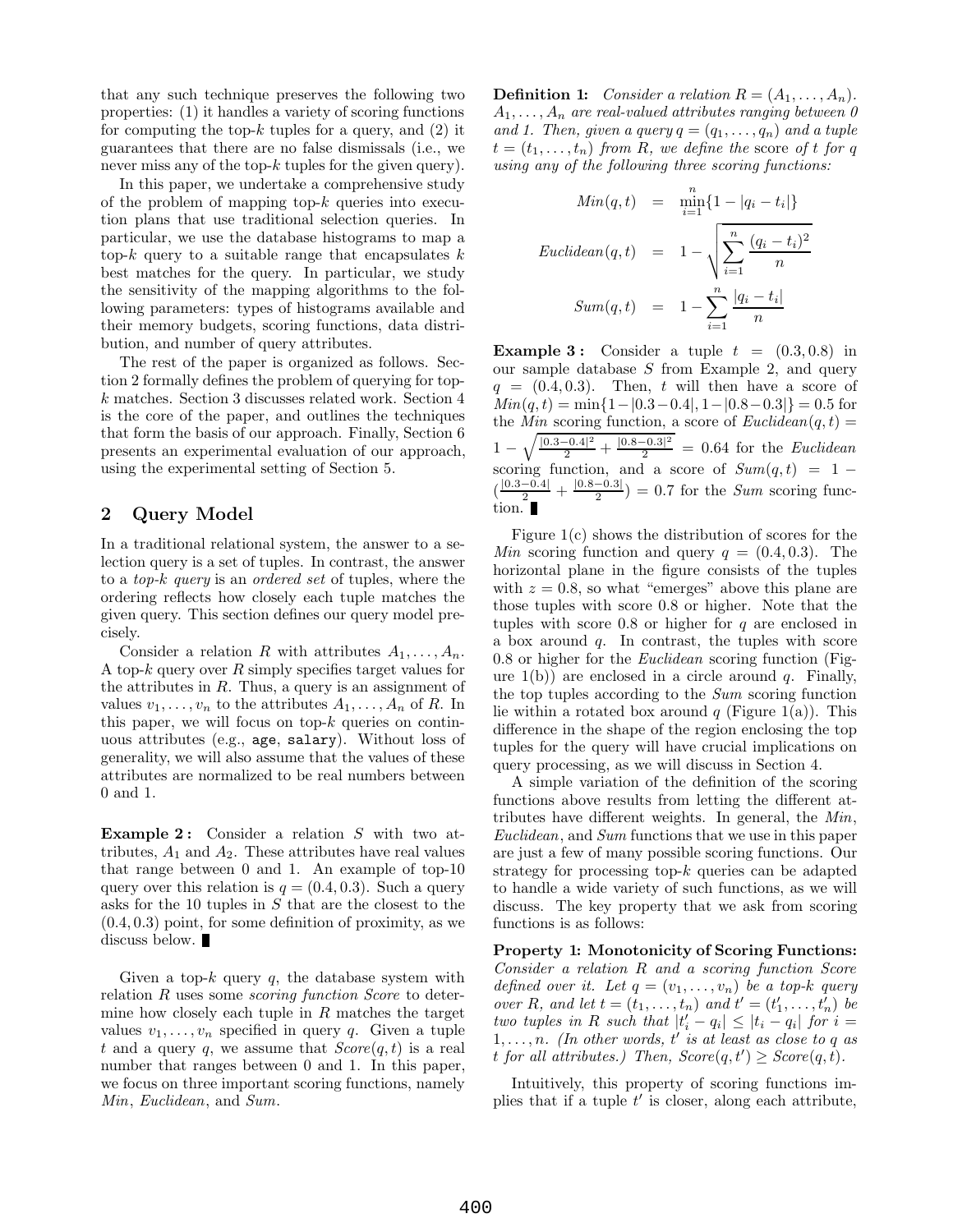

Figure 1: The scores (z axis) for query  $q = (0.4, 0.3)$  for the different  $(x, y)$  pairs and scoring functions  $Sum (a)$ , Euclidean **(b)**, and Min **(c)**.

to the query values than some other tuple  $t$  is, then, the score that  $t'$  gets for the query cannot be worse than that of t. Fortunately, all interesting scoring functions that we could think of satisfy our monotonicity assumptions. In particular, the Euclidean, Min, and Sum scoring functions that we defined above satisfy this property.

A possible SQL-like notation for expressing top-k queries is as follows [3]:

SELECT \* FROM R WHERE A1=v1 AND ... AND An=vn ORDER k BY Score

The distinguishing feature of the query model is in the ORDER BY clause. This clause indicates that we are interested in only the  $k$  answers that best match the given WHERE clause, according to the Score function. Section 4 discusses how we will evaluate top- $k$  queries for different definitions of the Score function.

## **3 Related Work**

Motro [9] emphasized the need to support approximate and ranked matches in a database query language. He extended the language Quel to distinguish between exact and vague predicates. He also suggested a composite scoring function to rank each answer. Motro's work led to further development of the idea of query relaxation that weakens a given user query to provide approximate matches using additional metadata (e.g., concept hierarchies). The querying model for top- $k$ queries that we use in this paper is consistent with Motro's definitions. Our key focus is on exploring opportunities and limitations of efficiently mapping top- $k$ queries into traditional relational queries.

Recently, Carey and Kossman [1, 2] presented techniques to optimize queries that require only top- $k$ matches. Their technique leverages the fact that when k is relatively small compared to the size of the relation, specialized sorting (or indexing) techniques that can produce the first few values efficiently should be used. However, in order to apply their techniques when the scoring function is not based on column values themselves (e.g., as is the case for Min, Euclidean, and Sum as defined in Section 2), we need to first evaluate the scoring function for each database object. Thus, when a query requests the top- $k$  values according to a scoring function like Min, their technique would need to first evaluate the Min score for every data object. Only after evaluating the score for each object are we able to use the techniques in [1, 2]. Hence, these strategies require a preprocessing step to compute the scoring function itself involving one sequential scan of all the data. In contrast, in this paper we explore techniques that avoid accessing the entire data set.

In [4, 5], Fagin addresses the problem of finding top $k$  matches for a user query  $q$  involving several *multime*dia attributes. Each of these attributes (e.g., an image attribute) is assumed to have a native sub-system that answers top- $k$  queries involving only the corresponding attribute. In the first phase of Fagin's  $A_0$  algorithm, the query processing system obtains a stream  $L_i$  of top matches for condition  $c_i$  on attribute  $A_i$  from the corresponding sub-system. When there are at least  $k$ objects in the intersection of all the single-attribute streams  $L_i$ , the system is guaranteed to have already accessed k top objects for query q. (These top objects are not necessarily in the intersection of the streams.) The second phase of algorithm  $A_0$  computes the score of each of the retrieved objects, and returns the best k objects. In Section 4.3, we present an adaptation of Fagin's strategy to the case when the top- $k$  query is issued against a relational database system. In [3], we presented an algorithm for processing queries over a multimedia database. Our query model built on Fagin's to also include Boolean conditions to the top- $k$ component of the multimedia queries.

There is a large body of work on finding the nearestneighbors of a multidimensional data point. Given an n-dimensional point  $p$ , these techniques retrieve the  $k$ objects that are "nearest" to  $p$  according to a given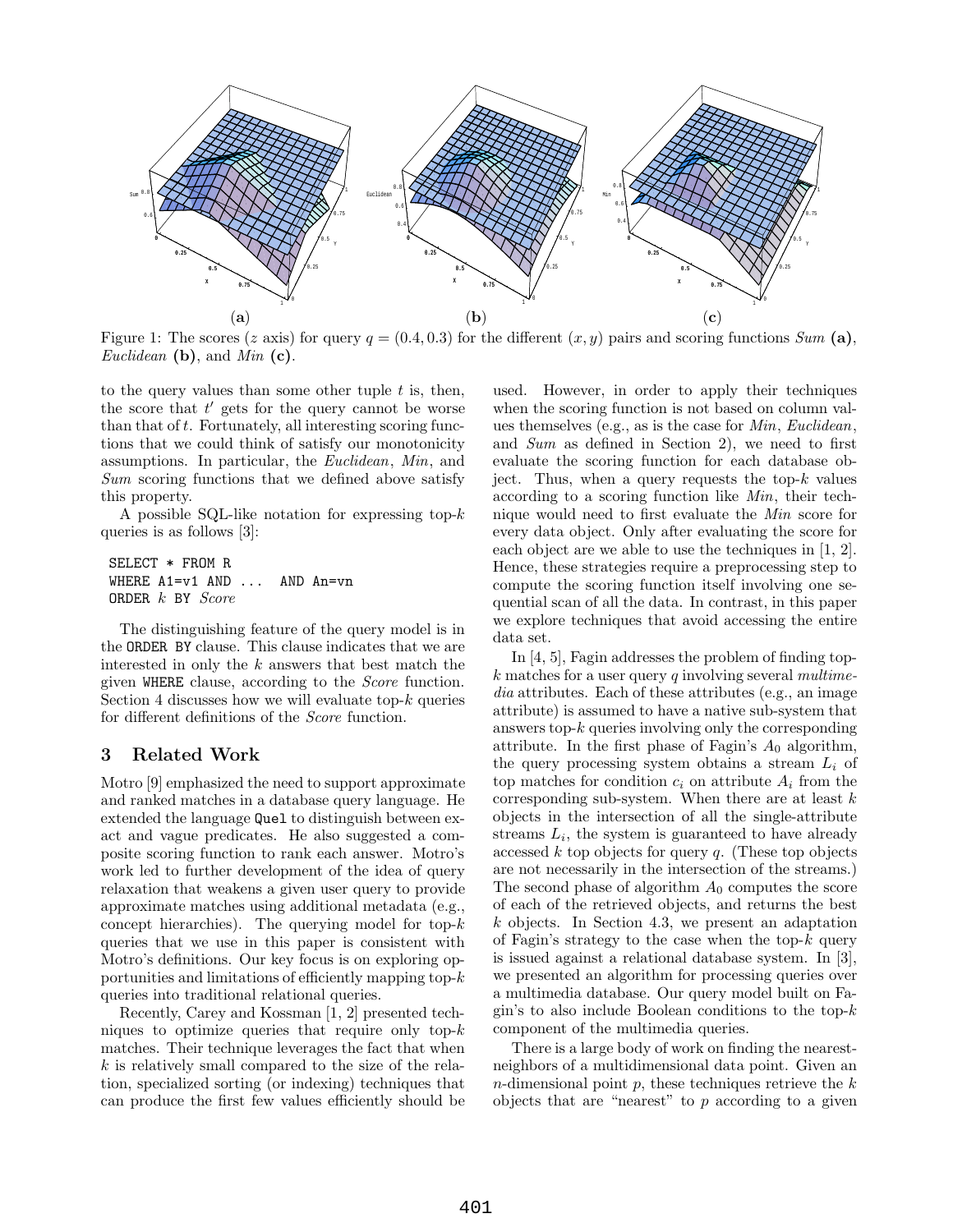distance metric. The state-of-the-art algorithms (e.g., [7]) follow a multi-step approach. Their key step is identifying a set of points A such that  $p$ 's k nearest neighbors are no further from  $p$  than  $a$  is, where  $a$ is the point in  $A$  that is furthest from  $p$ . (A more recent paper [14] further refines this idea.) This approach is conceptually similar to the approach that we follow in this paper (and also in [3]), where we first find a suitable score  $S$ , and then we use it to build a relational query that will return the top-k matches for the original query. Our focus in this paper is to study the practicality and limitations of using the information in the histograms kept by a relational system for query processing. In contrast, the nearest-neighbor algorithms mentioned above use the data values themselves to identify a cut-off "score."

Finally, references [6, 8] study how to merge and reconcile top- $k$  query results obtained from distributed databases when the databases use arbitrary, undisclosed scoring algorithms.

# **4 Mapping a Top-**k **Query into a Traditional Selection Query**

This section shows how to map a top- $k$  query  $q$  into a relational selection query  $C_q$  that any traditional RDBMS can execute. Our goal is to obtain  $k$  tuples from relation R that are the best tuples for q according to a scoring function Score. Our query processing strategy consists of the following steps:

- 1. Use statistics on relation  $R$  to find a search score  $S_q$  (Section 4.1).
- 2. Build a selection query  $C_q$  to retrieve all tuples in R with score  $S_q$  or higher for q (Section 4.2).
- 3. Evaluate  $C_q$  over R.
- 4. Compute  $Score(q, t)$  for every tuple t in the answer for  $C_q$ .
- 5. If there are at least  $k$  tuples  $t$  in the result for  $C_q$  with  $Score(q, t) \geq S_q$ , then output k tuples with the highest scores. Otherwise, choose a lower value for  $S_q$  and restart the process.

Section 4.3 introduces a related mapping strategy that does *not* follow the five steps above, and is an adaptation of Fagin's  $A_0$  algorithm (Section 3).

### **4.1** Choice of Search Score  $S_q$

The key step for evaluating a top- $k$  query  $q$  is determining score  $S_q$ : our algorithm retrieves all tuples t such that  $Score(q, t) \geq S_q$ . If there are at least k such tuples, then our algorithm above succeeds in finding the top  $k$  matches for  $q$ . Otherwise, our choice of  $S_q$  is too high, and hence the query needs to be restarted with a lower value for  $S_q$ . Consequently, we should choose a value of  $S_q$  that is not too low, so that we do not retrieve too many candidate tuples from the database, but that is not too high either, so that we can obtain the top- $k$  tuples without restarting the query.

Our choice of  $S_q$  will be guided by the statistics that the query processor keeps about relation  $R$ . In particular, we will assume that we have an  $n$ -dimensional histogram  $H$  that describes the distribution of values of R. We discuss this issue further in Section 5.2. Until then, we assume that  $H$  consists of a series of nonoverlapping buckets. Each bucket has associated with it an *n*-rectangle  $[a_1, b_1] \times \ldots \times [a_n, b_n]$ , and stores the number of tuples in  $R$  that lie within the *n*-rectangle, together with other information.

For efficiency, our choice of  $S_q$  will be based on histogram  $H$ , and not on the underlying relation  $R$  itself. More specifically, we choose  $S_q$  as follows:

- a. Create (conceptually) a small, "synthetic" relation  $R'$ , consistent with histogram H.  $R'$  has one distinct tuple for each bucket in  $H$ , with as many instances as the frequency of the corresponding bucket.
- b. Compute  $Score(q,t)$  for every tuple t in  $R'$ .
- c. Let T be the set of the top-k tuples in  $R'$  for q. Output  $S_q = \min_{t \in T} Score(q, t)$ .

We can conceptually build synthetic relation  $R'$  in many different ways. We will study two "extreme" query processing strategies that result from two possible definitions of  $R'$ .

The first query processing strategy, NoRestarts, results in a search score  $S_q$  that is low enough to guarantee that no restarts are ever needed as long as histograms are kept up to date. In other words, Step (5) above always finishes successfully, without ever having to reduce  $S_q$  and restart the process. For this, the  $NoRestarts$  strategy defines  $R'$  in a "pessimistic" way: given a histogram bucket  $b$ , the corresponding tuple  $t_b$ that represents b in  $R'$  will be as bad for query q as possible. More formally,  $t_b$  is a tuple in b's n-rectangle with the following property:

$$
Score(q, t_b) = \min_{t \in T_b} Score(q, t)
$$

where  $T_b$  is the set of all potential tuples in the *n*rectangle associated with bucket b.

**Example 4:** Consider our example relation S, with two attributes  $A_1$  and  $A_2$ , query  $q = (0.4, 0.3)$ , and the 2-dimensional histogram  $H$  shown in Figure 2(a). Histogram H has three buckets,  $b_1$ ,  $b_2$ , and  $b_3$ . Relation  $S$  has 40 tuples in bucket  $b_1$ , 5 tuples in bucket  $b_2$ , and 55 tuples in bucket  $b_3$ . As explained above, the *NoRestarts* strategy will "build" relation  $S'$  based on  $H$  by assuming that the tuple distribution in  $S$  is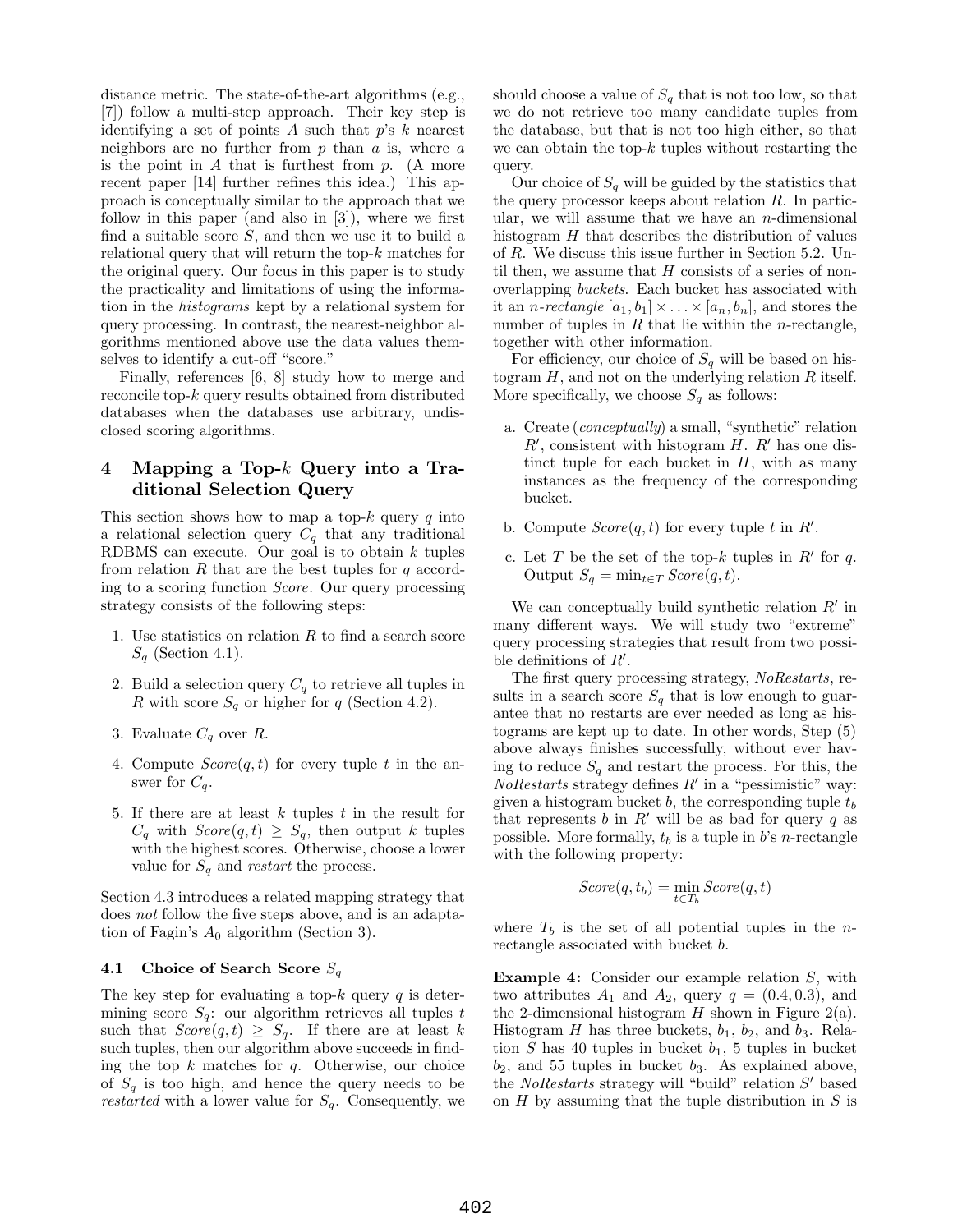

Figure 2: A 3-bucket histogram H and the choice of tuples representing each bucket that strategies NoRestarts **(a)** and Restarts **(b)** make for query q.

as "bad" as possible for query q. So, relation  $S'$  will consist of three tuples (one for each bucket in  $H$ )  $t_1$ ,  $t_2$ , and  $t_3$ , which are as far from  $q$  as their corresponding bucket boundaries permit. Tuple  $t_1$  will have a frequency of 40,  $t_2$  will have a frequency of 5, and  $t_3$ will have a frequency of 55. Assume that the user who issued query  $q$  wants to use the *Min* scoring function to find the top 10 tuples for q. Since  $Min(q, t_1)=0.3$ ,  $Min(q, t_2)=0.6$ , and  $Min(q, t_3)=0.4$ , to get 10 tuple instances we need the top tuple,  $t_2$  (frequency 5), and  $t_3$  (frequency 55). Consequently, the search score  $S_q$ will be  $Min(q, t_3) = 0.4$ . From the way we built S', it follows that the original relation  $S$  is guaranteed to contain at least 10 tuples with score  $S_q = 0.4$  or higher for query  $q$ . Then, if we retrieve all of the tuples with that score or higher, we will obtain a superset of the set of top-k tuples for q.

**Lemma 1:** Let q be a top-k query over a relation R. Let  $S_q$  be the search score computed by strategy NoRestarts for q. Then, there are at least k tuples t in R such that  $Score(q, t) \geq S_q$ .

The second query processing strategy, *Restarts*, results in a search score  $S_q$  that is highest among those search scores that *might* result in no restarts. This strategy defines  $R'$  in an "optimistic" way: given a histogram bucket  $b$ , the corresponding tuple  $t_b$  that represents  $t_b$  in R' will be as good for query q as possible. More formally,  $t_b$  is a tuple in b's n-rectangle with the following property:

$$
Score(t_b,q)=\max_{t\in T_b}Score(q,t)
$$

where  $T_b$  is the set of all potential tuples in the nrectangle associated with bucket b.

**Example 4: (cont.)** The *Restarts* strategy will now build relation  $S'$  based on  $H$  by assuming that the tuple distribution in  $S$  is as "good" as possible for query q (Figure 2(b)). So, relation S' will consist of three tuples (one per bucket in  $H(t_1, t_2, \text{ and } t_3, \text{ which})$ 



Figure 3: The four strategies for computing the search score  $S_q$ .



Figure 4: The circle around query  $q = (0.4, 0.3)$  contains all of the tuples with Euclidean score of 0.8 or higher for q.

are as close to q as their corresponding bucket boundaries permit. In particular, tuple  $t_2$  will be defined as q proper, with frequency 5, since its corresponding bucket (i.e.,  $b_2$ ) has 5 tuples in it. After defining the bucket representatives  $t_1$ ,  $t_2$ , and  $t_3$ , we proceed as in the NoRestarts strategy to sort the tuples on their score for q. For *Min*, we pick tuples  $t_2$  and  $t_3$ , and define  $S_q$  as  $Min(q, t_3)$ . This time it is indeed possible for fewer than  $k$  tuples in the original table  $S$  to have a score of  $S_q$  or higher for q, so restarts are possible.

The  $S_q$  score that *Restarts* computes is the highest score that might result in no restarts in Step (5) of the algorithm above. In other words, using a value for  $S_a$ that is higher than that of the Restarts strategy will always result in restarts. In practice, as we will see in Section 6, the Restarts strategy results in restarts in virtually all cases, hence its name.

**Lemma 2:** Let q be a top-k query over a relation R. Let  $S_q$  be the search score computed by strategy Restarts for q. Then, there are fewer than k tuples t in R such that  $Score(q, t) > S_q$ .

In addition to the two extreme score-selection strategies NoRestarts and Restarts, we will study two other intermediate strategies, *Inter1* and *Inter2* (Figure 3). Given a query  $q$ , let  $S_q$  be the search score selected by *NoRestarts* for q, and let  $S'_q$  be the corresponding score selected by *Restarts*. Then, the *Inter1* strategy will choose score  $\frac{2 \times S_q + S_q'}{3}$ , while the *Inter2* strategy will choose a higher score of  $\frac{S_q+2\times S_q'}{3}$ . As our experiments will show, *Inter1* and *Inter2* are often the best strategies that we can follow in terms of the efficiency of the resulting techniques.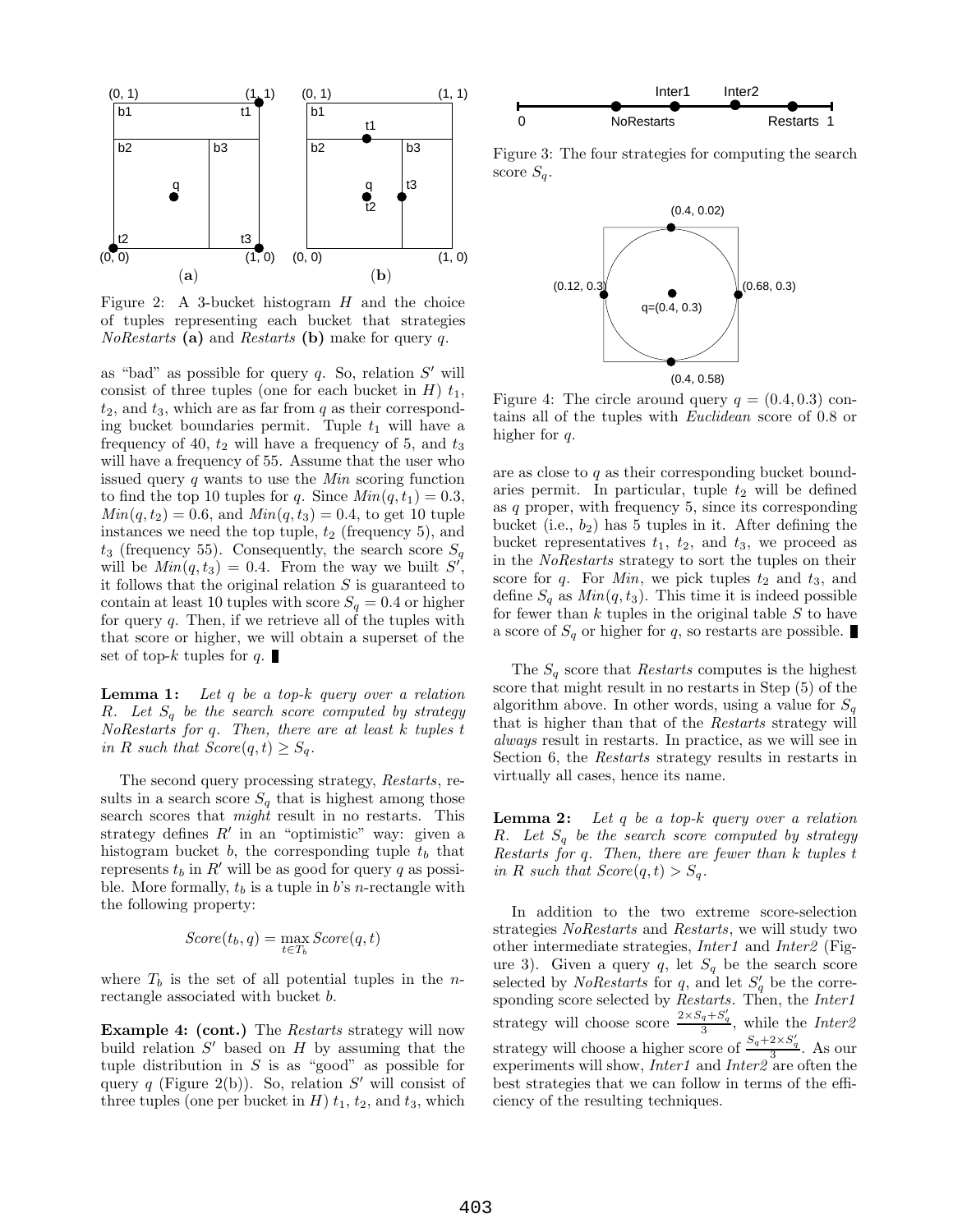#### **4.2 Choice of Selection Query** C<sup>q</sup>

Once we have determined the search score  $S_q$  (Section 4.1), the algorithm in Section 4 uses a query  $C_q$ to retrieve all tuples t such that  $Score(q, t) \geq S_q$ , where q is the original top-k query, and *Score* is the scoring function being used. In this section we describe how to define query  $C_q$ .

Ideally, we would like to ask our database system to return exactly those tuples t such that  $Score(q, t) \geq$  $S_q$ . Unfortunately, indexing structures in relational DBMSs do not natively support this kind of predicates, as discussed in Section 3. Our approach is to build  $C_q$ as a simple selection condition defining an  $n$ -rectangle. In other words, we define  $C_q$  as a query of the form:

```
SELECT * FROM R
WHERE (a1\leq A1\leq b1) AND ... AND (an\leq An\leq bn)
```
The *n*-rectangle  $[a_1, b_1] \times \ldots \times [a_n, b_n]$  in  $C_q$  should tightly enclose all tuples t in R with  $Score(q, t) \geq S_q$ .

**Example 5 :** Consider our example query  $q =$  $(0.4, 0.3)$  over relation S, with *Euclidean* as the scoring function. Suppose that our search score  $S_q$  is 0.8, as computed by any of the strategies in Section 4.1. Each tuple t with  $Euclidean(q, t) \geq 0.8$  lies in the circle around  $q$  that is shown in Figure 4. Then, the tightest n-rectangle that encloses that circle is  $[0.12, 0.68] \times [0.02, 0.58]$ . Hence, the final SQL query  $C_q$  is:

SELECT \* FROM S WHERE (0.12<=A1<=0.68) AND (0.02<=A2<=0.58)

Given a search score  $S_q$ , the *n*-rectangle  $[a_1, b_1] \times ... \times$  $[a_n, b_n]$  that determines  $C_q$  follows directly from the scoring function used, the search score  $S_q$ , and the query q.

**Example 5: (cont.)** Let us assume that the search score for our query  $q = (0.4, 0.3)$  is  $S_q = 0.8$ , as above. We calculate the 2-rectangle that encloses all tuples with 0.8 score or higher by focusing on one attribute at a time. First, consider a tuple  $r = (t_1, 0.3)$ that has the same attribute values as query  $q$  in all attributes except for maybe attribute  $A_1$ . We will compute the range of values that  $t_1$  can have while  $Euclidean(q, r) \geq 0.8$ . In effect,  $Euclidean(q, r) =$  $Euclidean((0.4, 0.3), (t_1, 0.3)) = 1 - \sqrt{\frac{(t_1 - 0.4)^2}{2}}.$  Consequently,  $Euclidean(q, r) \geq 0.8$  if and only if  $0.12 \leq$  $t_1 \leq 0.68$ . Hence, the range of values that attribute  $A_1$ can take is  $[a_1, b_1] = [0.12, 0.68]$ . Analogously for attribute  $A_2$ ,  $[a_2, b_2] = [0.02, 0.58]$ . Putting both pieces together, the final 2-rectangle that encloses all tuples with score 0.8 or higher for q is  $[0.12, 0.68] \times [0.02, 0.58]$ (Figure 4).

| <i>Score</i> |                                      |                                    |
|--------------|--------------------------------------|------------------------------------|
| ${\it Min}$  | $-S_a$ )<br>$q_i -$                  | (1.0)<br>$q_i +$<br>$ S_a$         |
| Sum          | $\sqrt{1.0} - S_q) \cdot n$<br>$q_i$ | $q_i + (1.0 - S_q) \cdot n$        |
| Euclidean    | $-S_a$ ) $\cdot \sqrt{n}$<br>$q_i$   | $q_i$<br>$-S_a$ ) $\cdot \sqrt{n}$ |

Table 1: The *n*-rectangle  $[a_1, b_1] \times ... \times [a_n, b_n]$  for  $C_q$ 's selection condition and search score  $S_q$ , for different scoring functions, where  $a_i = \max\{0, a'_i\}$  and  $b_i =$  $\min\{1, b_i'\}.$ 

Table 1 summarizes how to compute the n-rectangle  $[a_1, b_1] \times \ldots \times [a_n, b_n]$  for the three scoring functions from Section 2. The Min scoring function presents an interesting property: the region to be enclosed by the *n*-rectangle is already an *n*-rectangle. (See Figure 1(c).) Consequently, the query  $C_q$  that is generated for  $Min$  for query  $q$  and its associated search score  $S_q$  will retrieve only tuples with a score of  $S_q$  or higher. This property will result in efficient executions of top- $k$  queries for  $Min$ , as we will see. Unfortunately, this property does not hold for the Sum and Euclidean scoring functions (Figures  $1(a)$  and  $(b)$ ).

### **4.3 An Alternative Mapping Strategy**

This section adapts Fagin's  $A_0$  algorithm (Section 3) to produce a new technique for mapping a top- $k$  query into a traditional relational query. Unlike the Section 4.2 strategies, the selection query resulting from this new mapping is a disjunction, not a conjunction.

Our goal is, again, to build a "one-shot" relational query that avoids restarts whenever possible. We proceed as in strategy NoRestarts (Section 4.1) to build a "database" with one tuple representing each bucket in the available  $n$ -dimensional histogram. We find the top "tuples" as in the NoRestarts strategy. We then compute an *n*-rectangle  $F = [a_1, b_1] \times ... [a_n, b_n]$  that encloses these top tuples tightly, and that has been extended so that it is "symmetric" with respect to the given query q. (In other words,  $a_i \le q_i \le b_i$  and  $b_i-q_i = q_i-a_i$ , for  $i = 1, ..., n$ .) The tuples matching range  $[a_i, b_i]$  are the top tuples for q along attribute  $A_i$ . The selection query consists of the disjunction of the  $a_i \leq A_i \leq b_i$  conditions. By retrieving all tuples that match at least one of these conditions, we retrieve the top tuples for each of the individual attributes. Furthermore, from the way we constructed  $F$ , there will be at least  $k$  tuples matching all  $n$  conditions. As with the original  $A_0$  algorithm, we compute the score for all the one-dimensional matches. The  $k$  retrieved tuples having the highest score for  $q$  are the final answer to the original top- $k$  query. The correctness of this algorithm follows from that of algorithm  $A_0$  [4]. Due to space constraints, we do not discuss this algorithm any further in this paper.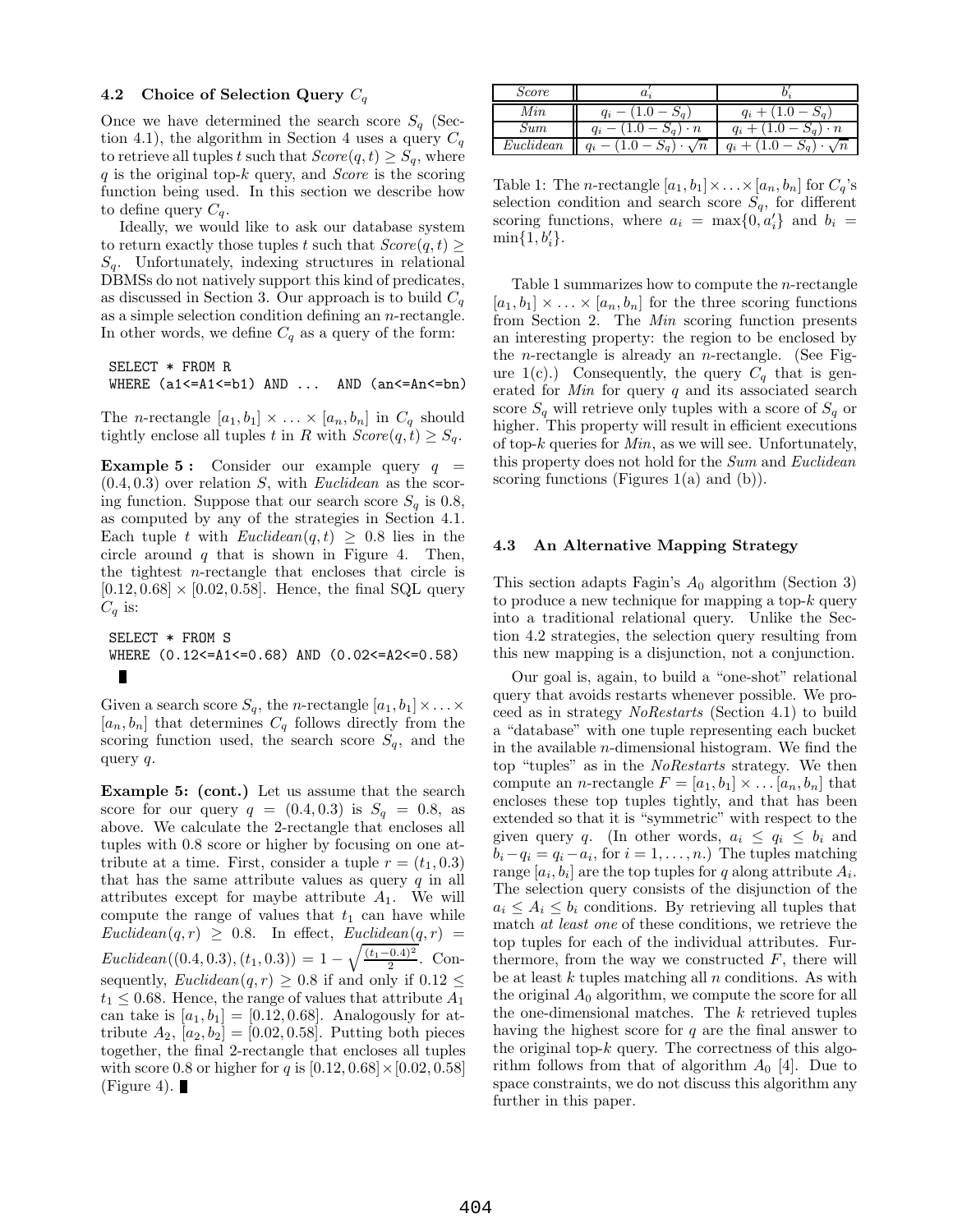# **5 Experimental Setting**

We now describe the data sets, histograms, and metrics for the experiments of Section 6.

### **5.1 Data Sets**

Our experiments use a real-world data set as well as synthetic data. The real-world data set is a fragment of US Census Bureau data, and was obtained from the University of California, Irvine archive of machinelearning databases (ftp://ftp.ics.uci.edu/pub/ machine-learning-databases). The data set has 45,000 rows. Each row is a record for an individual, with 14 attributes. We picked four continuous attributes that were especially well suited for our top $k$  query model: age, wage, education level, and hours of work per week. We also scaled down the attribute values so that the resulting values ranged between 0 and 1, to simplify our experimental setting. We refer to this database as the *Census database*.

In addition to the Census database, we generated a number of synthetic databases with different data distributions. For this, we wrote a seed program that is capable of generating one-dimensional Zipfian distribution  $[15]$  with varying "Z" factors. When this factor is zero, it generates a uniform distribution. Higher values result in higher skew. For an  $n$ -dimensional data set, our generation program is parameterized by (1) a vector of  $n \, Z$  values (one for each attribute),  $Z_n = \langle z_1, \ldots, z_n \rangle$ ; (2) the number of tuples to be generated, N. We created the data corresponding to a  $Z_n$  specification as follows. First, we generated a one-dimensional Zipfian distribution of N tuples for attribute  $A_1$  using Z factor  $z_1$ . Let us say that for attribute  $A_1$  the value  $v_1$  occurred in  $N_1$  out of the N tuples. We now fill in the value for attribute  $A_2$ for each of these  $N_1$  tuples by generating  $N_1$  values  $w_1, \ldots, w_{N_1}$  using a Zipfian distribution with Z factor  $z_2$ . At the end of this step, the first two attributes of the original  $N_1$  tuples are filled in with values  $(v_1, w_1), \ldots, (v_1, w_{N_1})$ . Let us say that this results in  $N_2$  tuples that have  $v_1$  and  $w_1$  as the values for attributes  $A_1$  and  $A_2$ , respectively. We then fill in the remaining attribute values  $A_3, \ldots, A_n$  for these  $N_2$  tuples in an analogous way as above, using the  $Z$ values  $z_3$  through  $z_n$ .

For our experiments, we generated databases of 100,000 records with  $n = 2, 3$ , and 4 attributes. The domain of each attribute is the real numbers between 0 and 1, with a spacing of 0.00001 between attribute values. We varied the Zipfian vectors in the generation of the databases so we obtained databases with a spectrum of skews. More specifically, Section 6 reports experiments for three families of databases, Z10, Z21, and Z32. Z10, Z21, and Z32 represent the skew of databases built using Zipfian vectors  $< 1, 0, \ldots, 0 >$ ,  $< 2, 1, \ldots, 1 >$ , and  $< 3, 2, \ldots, 2 >$ , respectively. Table 2 summarizes the synthetic databases for which we

report experiments in the next section.

|                 | n.      |         |         |  |  |
|-----------------|---------|---------|---------|--|--|
| Data Skew       |         |         |         |  |  |
| Z10             | 100,000 | 100,000 | 100,000 |  |  |
| Z <sub>21</sub> | 27.022  | 52,554  | 66.426  |  |  |
| Z32.            | 739     | 2878    | 7034    |  |  |

Table 2: The number of distinct tuple values for different data skews and number of attributes n.

#### **5.2 Histograms**

As outlined above, we map a top- $k$  query over a table  $R$  into a relational selection query. To do this mapping, we exploit the statistics (e.g., histograms) kept by the relational DBMS where relation R resides. One of our goals in this paper is to study the effect on our mapping of the different  $n$ -dimensional histogram structures proposed in the literature. These structures rely on an underlying strategy for building one-dimensional histograms. In this paper we focus on the AVI, PHASED, and MHIST-p n-dimensional techniques, with MAXDIFF as the underlying onedimensional strategy [11, 12]. Below we briefly describe these structures. We refer the reader to [11, 12] for a detailed discussion.

Constructing a MAXDIFF histogram on an attribute of a relation is logically a two-step process. First, the data values are sorted and, for each distinct value, its frequency of occurrence is calculated. Let the sorted values be  $v_1, \ldots, v_n$  with corresponding frequencies  $f_1, \ldots, f_n$ . We can then define frequency $gap(i) = |f_{i+1} - f_i|$ . This function records the difference in frequency of attribute values  $v_i$  and  $v_{i+1}$ . The bucket boundaries are placed at those attribute values that correspond to the highest values of the frequencygap function. The MAXDIFF histogram structure has been shown to have a good trade-off between accuracy and building cost [12]. For the experiments that we report in the next section, we have implemented  $n$ dimensional variants of MAXDIFF histograms using the AVI, PHASED, and MHIST-p techniques, as described in [11].

The  $AVI$  technique for constructing an  $n$ dimensional histogram is to simply assume statistical independence of the one-dimensional attributes. Thus, to determine the fraction of data in an  $n$ -dimensional bucket, we multiply the fraction of the data in each one-dimensional projection of the bucket.

The *PHASED* technique for constructing an *n*dimensional histogram consists of  $n$  steps. In the first step, one of the dimensions is used to partition the dataset into  $k_1$  buckets. In the  $j<sup>th</sup>$  step, each of the buckets obtained at the end of the previous step is divided into  $k_i$  buckets along one of the unused dimensions. The order in which dimensions are chosen is determined prior to doing any of the partitioning.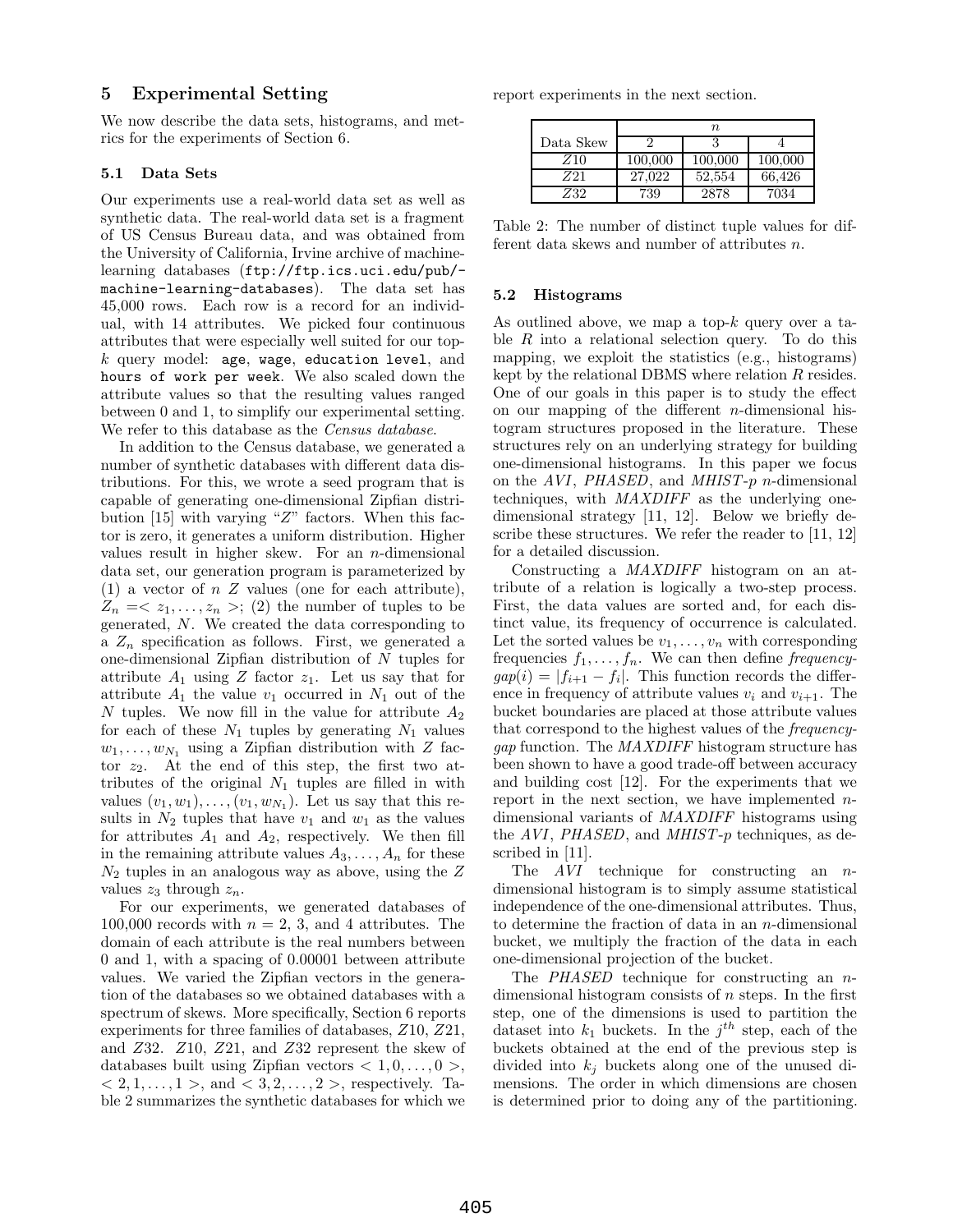For each dimension (attribute), we compute the variance in the frequency of values on that dimension. We then choose the attributes for partitioning the buckets in descending order of their variance. This order reflects the criticality for separating the values in buckets. This technique for constructing  $n$ -dimensional histogram was first used in [10] in the context of equidepth histogram structures.

The *MHIST-p* technique for constructing an  $n$ dimensional histogram is an adaptation of the PHASED approach. More specifically, during the  $j^{th}$ step (see the description of PHASED above), we determine the bucket in most need of partitioning, and we partition it along the attribute that exhibits the highest variance in frequency within the bucket. The factor p designates the number of buckets into which each bucket is split at every step.

The performance of our mapping techniques (Section 4) depends on the accuracy of the available histograms. The accuracy of a histogram depends in turn on the technique with which it was generated, and on the amount of memory that has been allocated for it. In our experiments, in addition to trying several histogram structures, we also study the effect of varying memory on the accuracy of histograms. We assume throughout that histograms are kept up to date with the data. If histograms are not up to date, then the performance of our techniques might decrease. However, the correctness of the answers produced will remain unaffected, at the expense of a potentially higher number of restarts (Section 4).

### **5.3 Measuring the Efficiency of the Query Execution Strategies**

A top- $k$  query q will typically involve several attributes. We might have indexes available for a number of combinations of the query attributes, and the efficiency of processing the query will be greatly affected by the particular index configuration available. We focus on two configurations: (a) a single-column index exists for every attribute mentioned in the query; or (b) a single n-column index exists, covering all attributes mentioned in the query.

Whenever an  $n$ -dimensional index is present, we retrieve exactly as many index "entries" as there are tuples in the *n*-rectangle defining query  $C_q$ , as described in Section 4.2, followed by the actual retrieval of the k top tuples for  $q$ . (The index entries provide all the information that we need to decide which k tuples are the ones with the highest score for  $q$ .) Alternatively, when only one-dimensional indexes are available, we can intersect one or more indexes to determine the data tuples to be retrieved. When all necessary singlecolumn indexes are present, this strategy results in no redundant retrieval of data tuples, as in the case when an n-dimensional index is available. However, unlike the case with  $n$ -dimensional indexes, we must now pay

the overhead of the index intersection. The cost of the index intersection can be traded off against the cost of retrieving redundant data tuples (i.e., data tuples that do not belong to the n-rectangle of Section 4.2).

For each top- $k$  query  $q$ , we measure the number of objects that match the associated  $n$ -dimensional selection query  $C_q$  (Section 4.2). In Section 6, we report the average over all queries of the number of tuples retrieved as the fraction of the number of (not necessarily distinct) tuples in the database ( $\%$  of tuples retrieved). This metric reveals the tightness of our mapping of a top- $k$  query into a traditional selection query. A complementary metric is  $\%$  of restarts, the percentage of queries in our workload for which the associated selection query failed to contain the k best tuples, hence leading to restarts. (See Step (5) of the algorithm of Section 4.)

It is important to distinguish between the tightness of the mapping of a top- $k$  query to a traditional selection query, and the efficiency of execution of the latter. The tightness of the mapping depends on the mapping algorithms (Section 4) and on their interaction with the quality of the available histograms. The efficiency of execution of the selection query produced by our mapping algorithm depends in turn on the indexes available on the database and on the optimizer's choice of an execution plan. The cost estimator in an optimizer determines the best access path among the available choices. (These choices include performing a sequential scan of the data.) In this paper, we will not discuss further details of efficient execution of selection queries on databases but rather focus on the problem of mapping top- $k$  queries to selection queries efficiently using histogram structures.

## **6 Experimental Results**

This section presents experimental results for our techniques of Section 4 for evaluating top-k queries. In particular, we study the role of several factors on the efficiency of our strategies, including the size and type of n-dimensional histograms available, the scoring function used in the queries, and the dimensionality and skew of the data sets. Our experiments then involve a large number of parameters, and we tried many different value assignments. For conciseness, we report results on a default setting where appropriate. This default setting uses databases built with the Z21 (moderate) skew (Section 5.1), the PHASED technique for building n-dimensional histograms (Section 5.2), and allocates 5KB per histogram. For each experiment, we generated 100 different queries. Each query was created by picking each attribute value randomly from the [0, 1] range. In the default setting, these queries ask for top 10 tuples (i.e.,  $k = 10$ ). We report results for other settings of the parameters as well.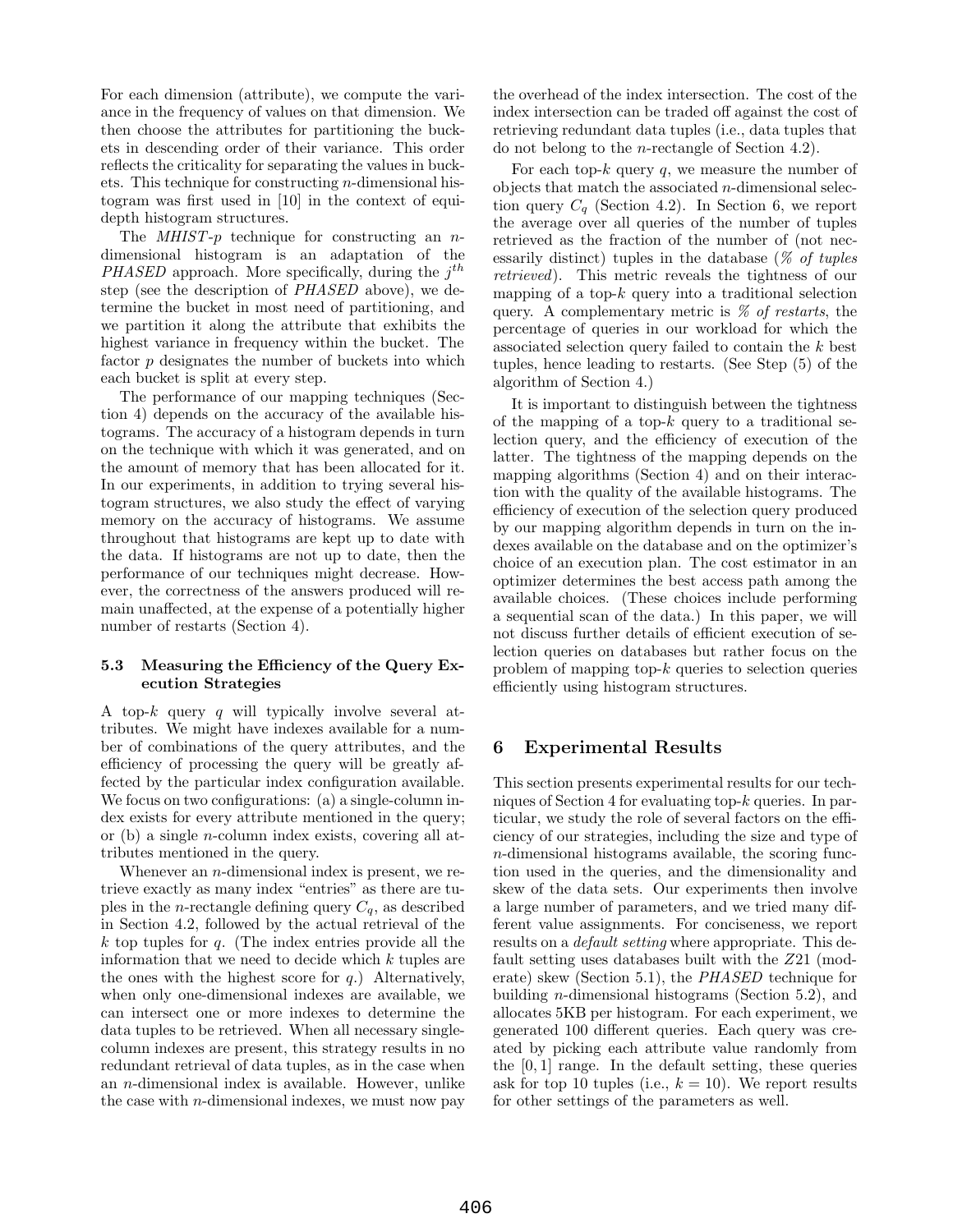### **Validity of our General Approach**

Our general approach for processing a top- $k$  query  $q$ (Section 4.2) is to find an *n*-rectangle that contains all the top  $k$  tuples for  $q$ , and use this rectangle to build a traditional selection query. Our first experiment studies the intrinsic limitations of our approach, i.e., whether it is possible to build a "good" n-rectangle around query  $q$  that contains all top  $k$  tuples and little else. To answer this first question, independent of any available histograms or search-score selection strategies (Section 4), we first scanned the database to find the actual top  $k$  tuples for a given query  $q$ , and determined a tight *n*-rectangle  $T$  that encloses all of these tuples. We then computed what fraction of the database tuples lies within rectangle  $T$ . Table 3 reports these figures. As we can see from the table, the fraction of tuples that lie in this "ideal" rectangle is extremely low, which validates our approach: if the database statistics (i.e., histograms) are accurate enough, then we should be able to find a tight n-rectangle that encloses all the best tuples for a given query, with few extra tuples.

|                   |           | $\boldsymbol{n}$ |      |      |
|-------------------|-----------|------------------|------|------|
| Data Distribution | Scoring   | $\overline{2}$   | 3    | 4    |
|                   | Min       | 0.01             | 0.01 | 0.01 |
| <i>Z</i> 10       | Sum       | 0.01             | 0.01 | 0.01 |
|                   | Euclidean | 0.01             | 0.01 | 0.01 |
|                   | Min       | 0.03             | 0.03 | 0.02 |
| Z21               | Sum       | 0.04             | 0.02 | 0.02 |
|                   | Euclidean | 0.04             | 0.02 | 0.01 |
|                   | Min       | 0.38             | 0.76 | 0.16 |
| Z32               | Sum       | 0.15             | 0.05 | 0.09 |
|                   | Euclidean | 0.10             | 0.04 | 0.06 |

Table 3: The percentage of tuples in the database included in an *n*-rectangle enclosing the actual top- $k$  tuples for a query  $(k = 10; N = 100,000$  tuples).

#### **Effect of Multidimensional Histograms**

For this experiment, we considered the AVI, PHASED, and MHIST-2 histogram structures (Section 5.2). AVI proved to be significantly worse than MHIST and PHASED since it tended to require restarts in most cases, while retrieving only an extremely low fraction of the database tuples. In effect, the NoRestarts strategy of Section 4.1 guarantees no restarts only in the presence of an accurate n-dimensional histogram. AVI can only estimate the holdings of each *n*-dimensional bucket by assuming that attributes follow independent distributions. The results for AVI were so poor that we omit this histogram structure from the rest of the discussion.

For PHASED and MHIST, we varied the amount of storage that we allocated for the histograms. Figure 5 shows the effect of this variation for the *Euclidean* scoring function. (The results for *Min* and *Sum* are



Figure 5: The percentage of tuples retrieved, as a function of the number of bytes dedicated to the ndimensional histogram (*Euclidean* scoring function;  $n = 3$ ; Z21 data distribution).

analogous.) In this figure, we report the results for the *NoRestarts* and the *Inter1* policies of Section 4.1. When we increase the histogram size from 1KB to 5KB, there is a sharp improvement in the efficiency of our technique, as evidenced by the drop in the percentage of tuples retrieved. PHASED performs (marginally) better than MHIST and therefore for the rest of this section we report results mainly using PHASED. Although higher memory allocation clearly increases accuracy, as shown by the figures, we decided to settle on a 5KB budget for each histogram in the rest of this paper.

#### **Effect of Different Scoring Functions**

The goal of this experiment is to measure the differences among scoring functions as the data skew and the number of dimensions are varied (Section 5.1). Figure 6 shows that, as the data skew increases, the percentage of tuples retrieved decreases sharply and consistently across all scoring functions. On the other hand, as the number of attributes  $n$  is increased (Figure 7), the performance of our techniques drops. Interestingly, the Min scoring function copes significantly better with the increase in  $n$  than the other scoring functions. As mentioned in Section 4.2, the shape of the region containing the top tuples for a query matches an n-rectangle perfectly, unlike the case for Sum and Euclidean. The performance of Euclidean, though, is better than that of Sum. As can be observed from Table 1 and Figures  $1(a)$  and  $(b)$ , the size of the n-rectangle enclosing the top tuples for Sum is much larger than that for Euclidean (Sections 4.1 and 4.2).

#### **Effect of the Number of Tuples Requested** k

Figure 8 studies the effect of increasing  $k$ , the number of tuples requested in a top- $k$  query. As  $k$  is increased from 10 to 100, the performance drops. As in the pre-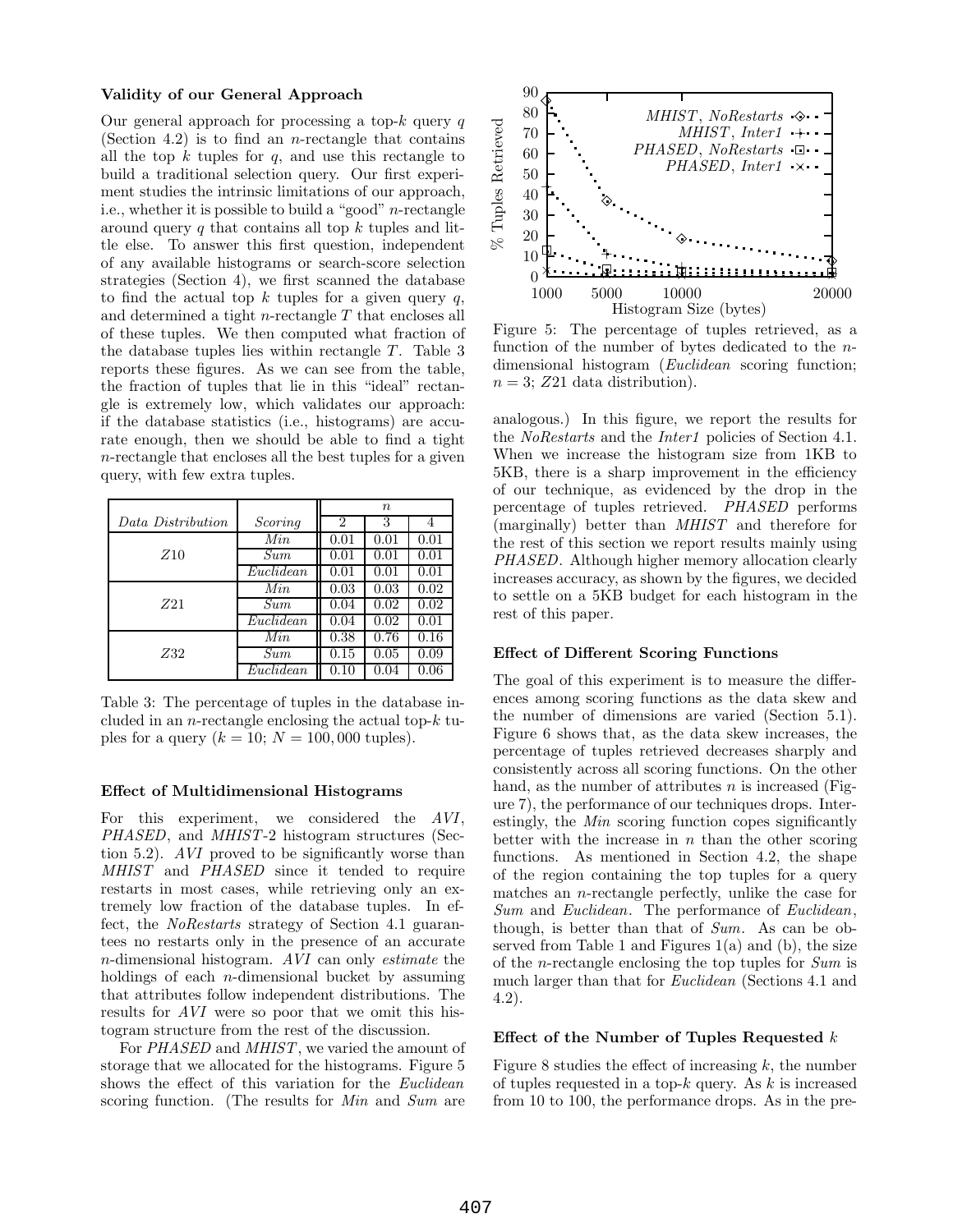

Figure 6: The percentage of tuples retrieved **(a)**, and the percentage of queries that needed restarts **(b)**, for increasing data skew (*PHASED* histogram of 5KB;  $n = 3$ ).



Figure 7: The percentage of tuples retrieved **(a)**, and the percentage of queries that needed restarts **(b)**, as a function of the number of attributes n ( $PHASED$  histogram of 5KB;  $Z21$  data distribution).



Figure 8: The percentage of tuples retrieved **(a)**, and the percentage of queries that needed restarts **(b)**, for different values of k (PHASED histogram of 5KB; Z21 data distribution;  $n = 3$ ).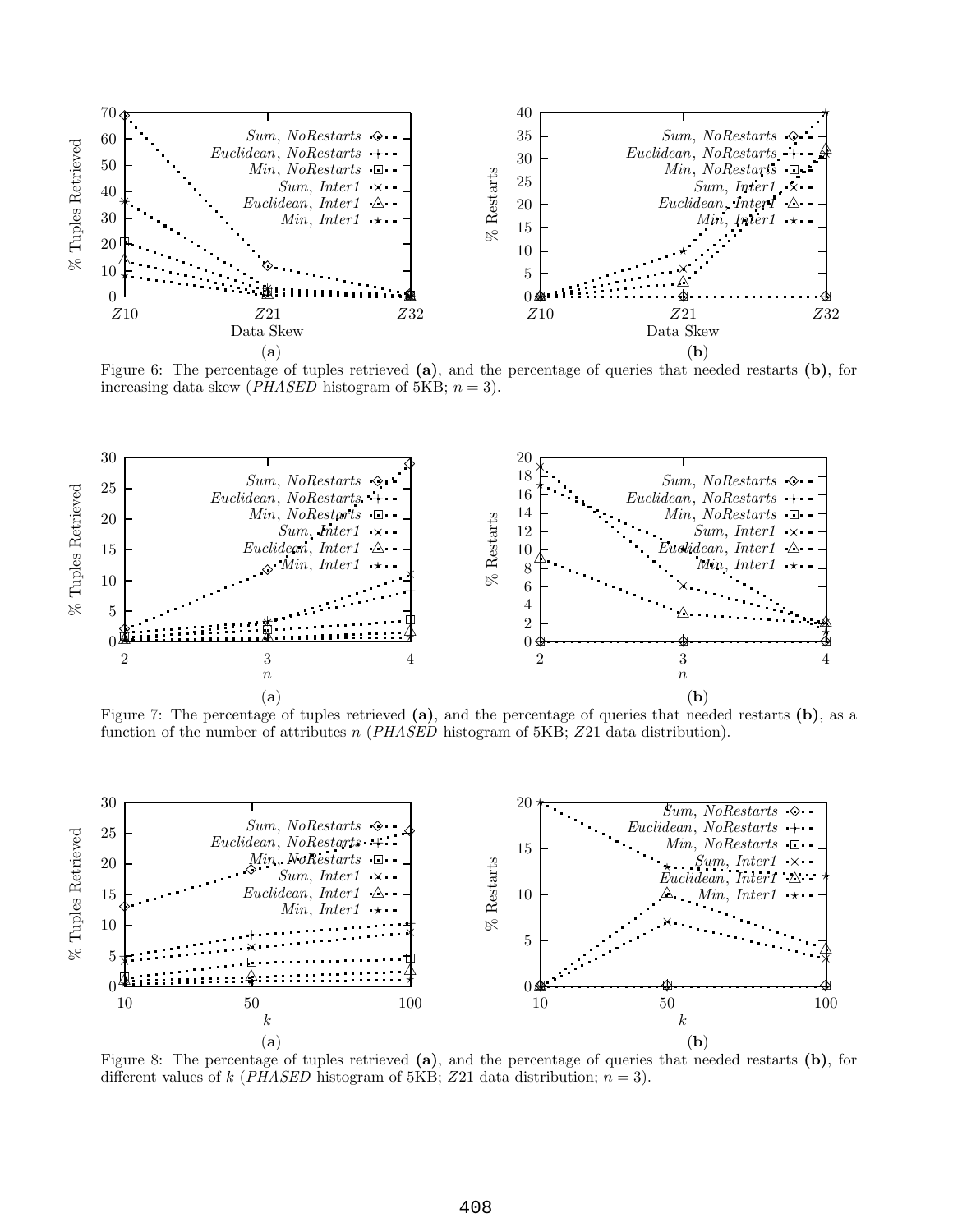

Figure 9: The percentage of tuples retrieved **(a)**, and the percentage of queries that needed restarts **(b)**, for increasing data skew (*Euclidean* scoring function; *PHASED* histogram of 5KB;  $n = 3$ ).

vious experiment, the percentage of tuples retrieved for *Min* grows the slowest, followed by *Euclidean*. The combination of scoring function Sum and the NoRestarts strategy performs the worst.

#### **Comparing Query Processing Strategies**

Figure 9 compares the relative merits of the query processing strategies of Section 4.1. At low data skews, the NoRestarts strategy results in a relatively larger number of matching tuples. However, as skew increases, the performance of NoRestarts improves significantly and dominates that of the other strategies, since, by definition, it incurs no query restarts with up-to-date histograms. Strategy Inter1 proves to be a robust technique, since it maintains good performance for all data skews.

#### **Effect of Using** n**-Rectangle Queries**

As explained in Section 4.2, we process a top- $k$  query q by first finding a score  $S_q$  and then finding an nrectangle that encloses all tuples with a *Score* of  $S_q$  or higher. Our goal is for the *n*-rectangle to have as few "bad" tuples as possible, i.e., as few tuples with Score lower than  $S_q$  as possible. Figure 10 examines this issue by computing the actual number of tuples  $t$  with  $Score(q, t) \geq S_q$ . In other words, we take the score  $S_q$ computed by using a histogram and a query processing strategy (Section 4.1), and we count the tuples in the database with that score or higher. We can then compare these numbers against those in Figure  $9(a)$ to conclude that using n-rectangles for retrieving the database tuples does not result in a major source of inefficiency, since the percentage of tuples in both cases is quite comparable.

#### **Results for the Census Database**

Figure 11 shows how our query processing strategies perform on the Census data set (Section 5.1). While none of the strategies resulted in a significant number



Figure 10: The average number of tuples (as a percentage of N) with score  $S_q$  or higher (Step (1) of the Section 4 algorithm) for increasing data skew (Euclidean scoring function; *PHASED* histogram of 5KB;  $n = 3$ ).

of restarts (hence we do not show the corresponding plot here), the robustness of strategy Inter1 for increasing histogram size can be seen clearly. The performance for the different scoring functions is consistent with the results obtained for the synthetic databases described above.

### **7 Conclusions and Future Work**

In this paper, we studied the problem of mapping a top- $k$  query on a relational database to a traditional selection query such that the mapping is "tight," i.e., we retrieve as few tuples as possible. Our mapping algorithms exploit the histogram structures and are able to cope with a wide variety of scoring functions. Our experiments highlighted the effect of different scoring functions, data distributions, as well as histogrambuilding strategies on the performance of this mapping.

Our focus in this paper has been primarily on queries over continuous attributes. In the future, we will extend our techniques to handle top-k queries over